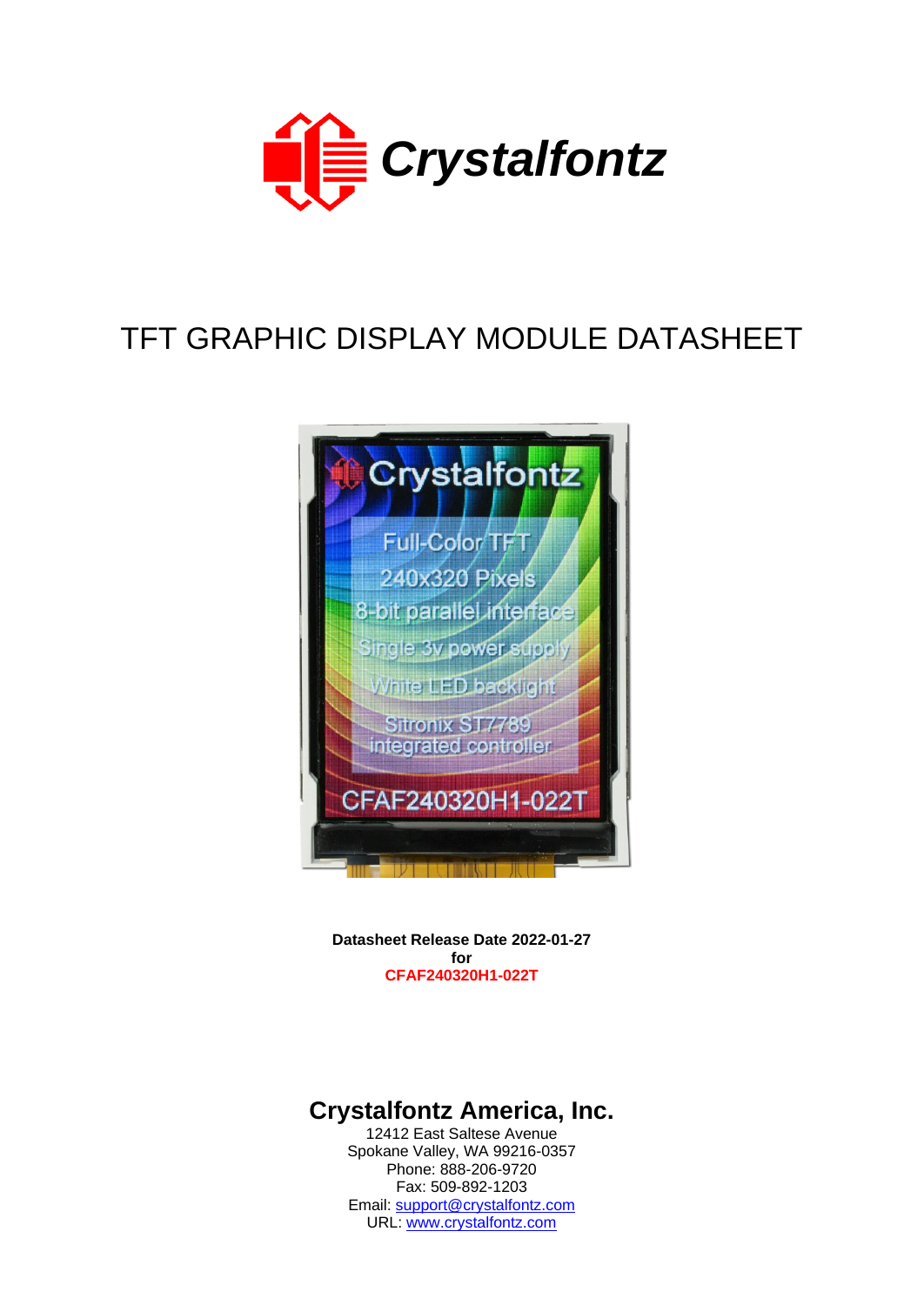

# **CONTENTS**

| 10.1. Display Parallel 8-Bit Interface Timing Characteristics (8080 System)9 |  |
|------------------------------------------------------------------------------|--|
|                                                                              |  |
|                                                                              |  |
|                                                                              |  |
|                                                                              |  |
|                                                                              |  |
|                                                                              |  |
|                                                                              |  |
|                                                                              |  |
|                                                                              |  |
|                                                                              |  |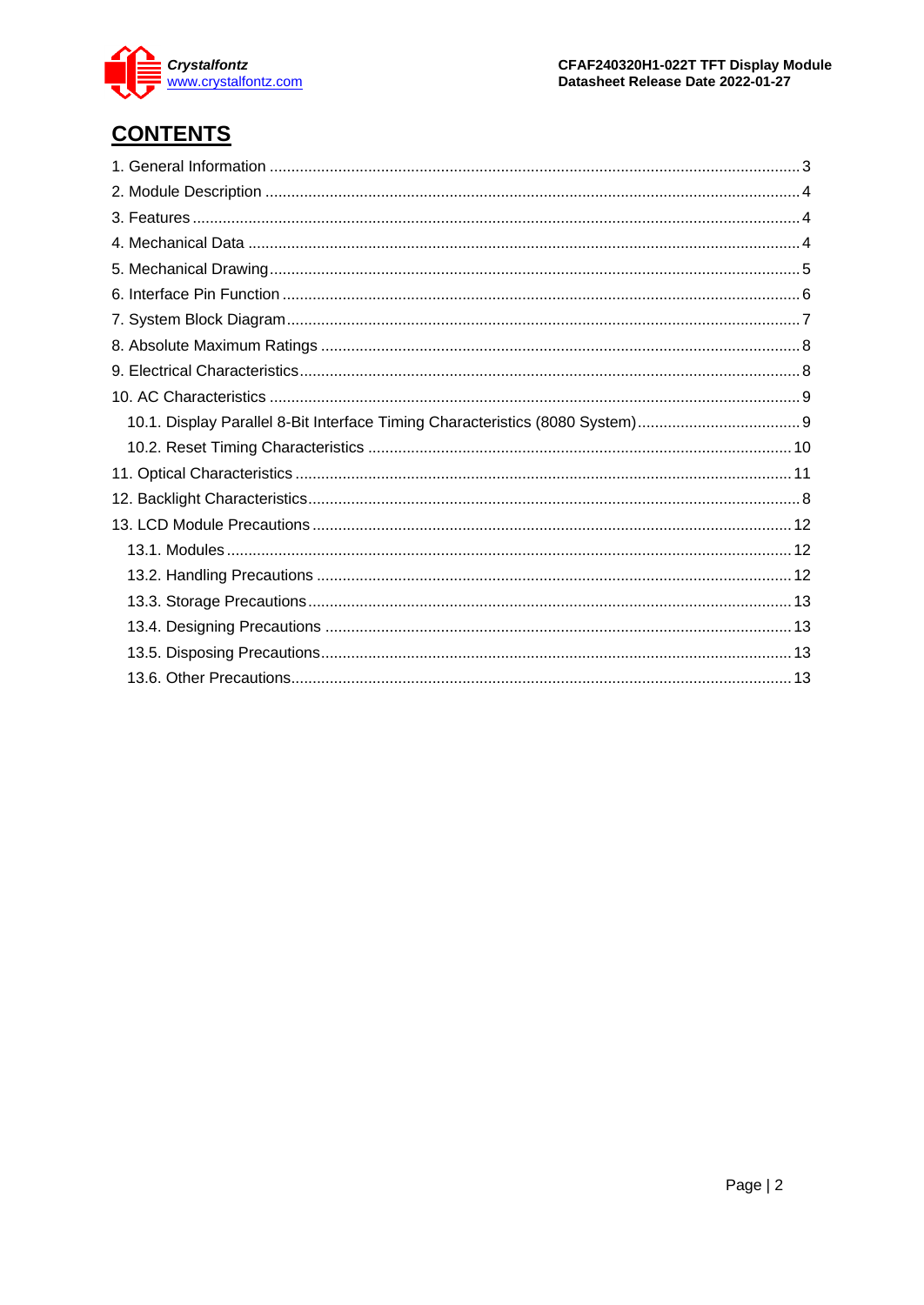

## <span id="page-2-0"></span>**1. General Information**

#### **Datasheet Revision History**

Datasheet Release: **2022-01-27**

Datasheet for the CFAF240320H1-022T TFT graphic display module.

#### **Product Change Notifications**

You can check for or subscribe to [Part Change Notices](https://www.crystalfontz.com/news/pcn.php) for this display module on our website.

### **Variations**

Slight variations between lots are normal (e.g., contrast, color, or intensity).

#### **Volatility**

This display module has volatile memory.

#### **Disclaimer**

Certain applications using Crystalfontz America, Inc. products may involve potential risks of death, personal injury, or severe property or environmental damage ("Critical Applications"). CRYSTALFONTZ AMERICA, INC. PRODUCTS ARE NOT DESIGNED, INTENDED, AUTHORIZED, OR WARRANTED TO BE SUITABLE FOR USE IN LIFE-SUPPORT APPLICATIONS, DEVICES OR SYSTEMS OR OTHER CRITICAL APPLICATIONS. Inclusion of Crystalfontz America, Inc. products in such applications is understood to be fully at the risk of the customer. In order to minimize risks associated with customer applications, adequate design and operating safeguards should be provided by the customer to minimize inherent or procedural hazard. Please contact us if you have any questions concerning potential risk applications.

Crystalfontz America, Inc. assumes no liability for applications assistance, customer product design, software performance, or infringements of patents or services described herein. Nor does Crystalfontz America, Inc. warrant or represent that any license, either express or implied, is granted under any patent right, copyright, or other intellectual property right of Crystalfontz America, Inc. covering or relating to any combination, machine, or process in which our products or services might be or are used.

All specifications in datasheets on our website are, to the best of our knowledge, accurate but not guaranteed. Corrections to specifications are made as any inaccuracies are discovered.

Company and product names mentioned in this publication are trademarks or registered trademarks of their respective owners.

Copyright © 2022 by Crystalfontz America, Inc.,12412 East Saltese Avenue, Spokane Valley, WA 99216 U.S.A.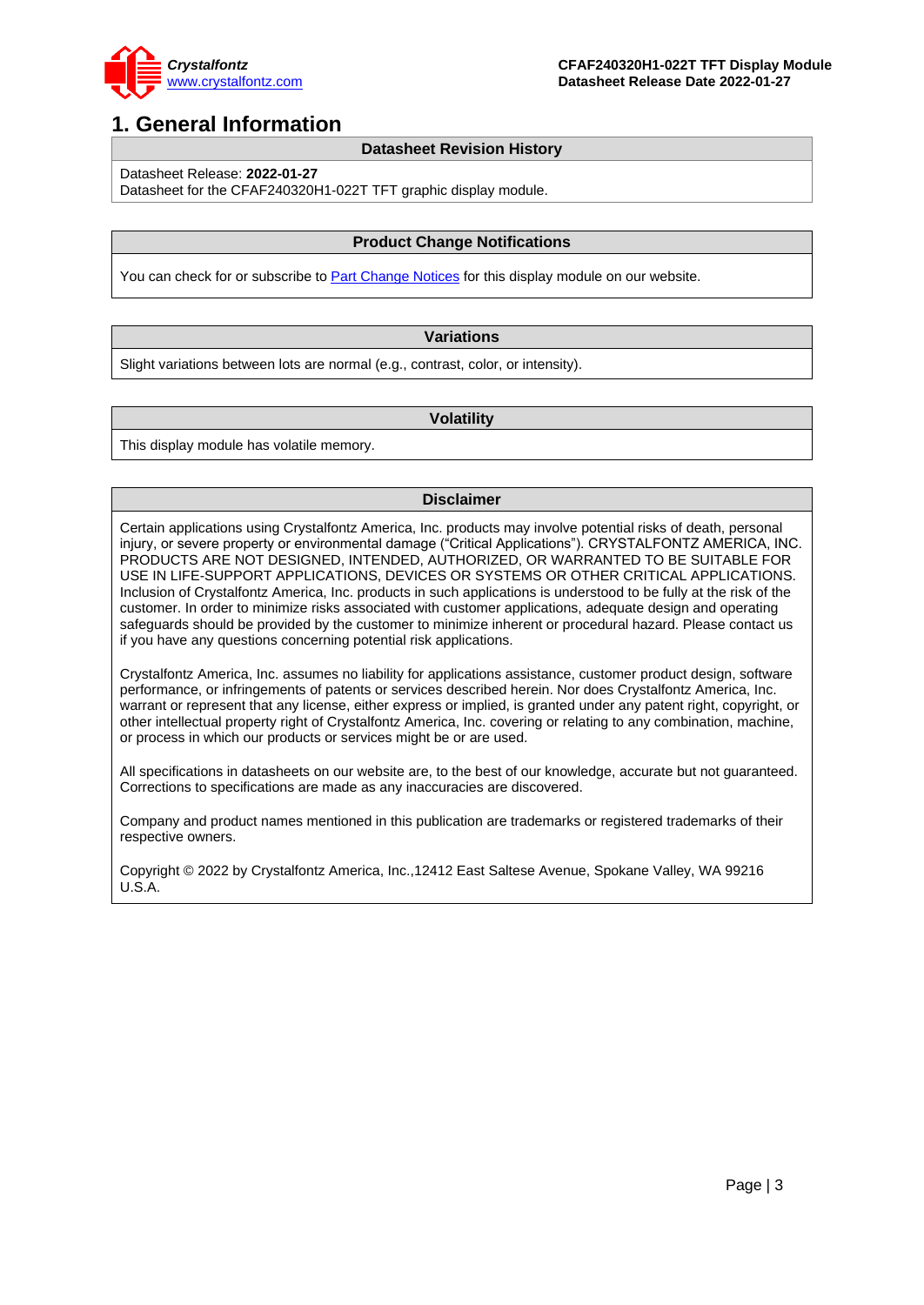

## <span id="page-3-0"></span>**2. Module Description**

This is a 2.2-inch full color TFT LCD graphic display module with a white LED backlight. The display only requires a single 3.3V power supply. This display has a built-in Sitronix ST7789V controller.

Please see [Sitronix ST7789V LCD Controller Datasheet](https://www.crystalfontz.com/controllers/Sitronix/ST7789V/) for further reference, including timing diagrams.

## <span id="page-3-1"></span>**3. Features**

- 240\*320 Dot Matrix
- 3.3V Power Supply
- Display Colors: 65K
- Diagonal Dimension: 2.2-inch
- Viewing Direction: 6 o'clock
- Built-in Controller: ST7789V (or equivalent)
- Operating Temperature: -20°C to +70°C
- Storage Temperature: -30°C to +80°C
- Interface: 8-Bit Parallel

## <span id="page-3-2"></span>**4. Mechanical Data**

| <b>Item</b>              | <b>Specification</b><br>(mm)   | <b>Specification</b><br>(inch, reference) |  |  |
|--------------------------|--------------------------------|-------------------------------------------|--|--|
| Overall Width and Height | 41.7 (W) x 56.16 (H) x 2.6 (D) | 1.64 (W) x 2.21 (H) x 0.10 (D)            |  |  |
| Active Area              | 33.48 (W) x 44.64(H)           | 1.32 (W) $\times$ 1.78 (H)                |  |  |
| Dot Pitch                | $0.14$ (W) x 0.14 (H)          | $0.006$ (W) x 0.006 (H)                   |  |  |
| Weight (Typical)         | 10 grams                       | 0.4 ounces                                |  |  |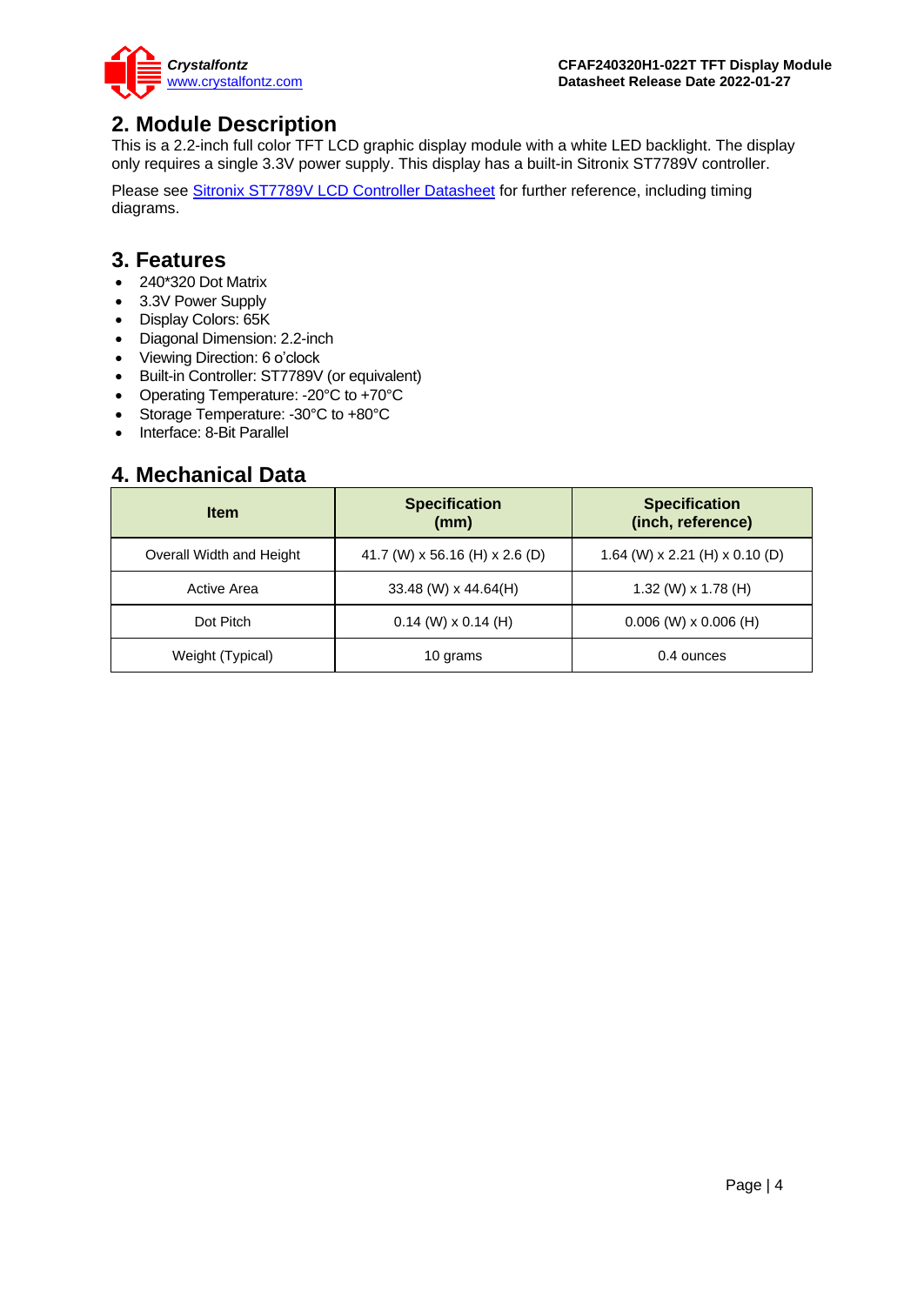

<span id="page-4-0"></span>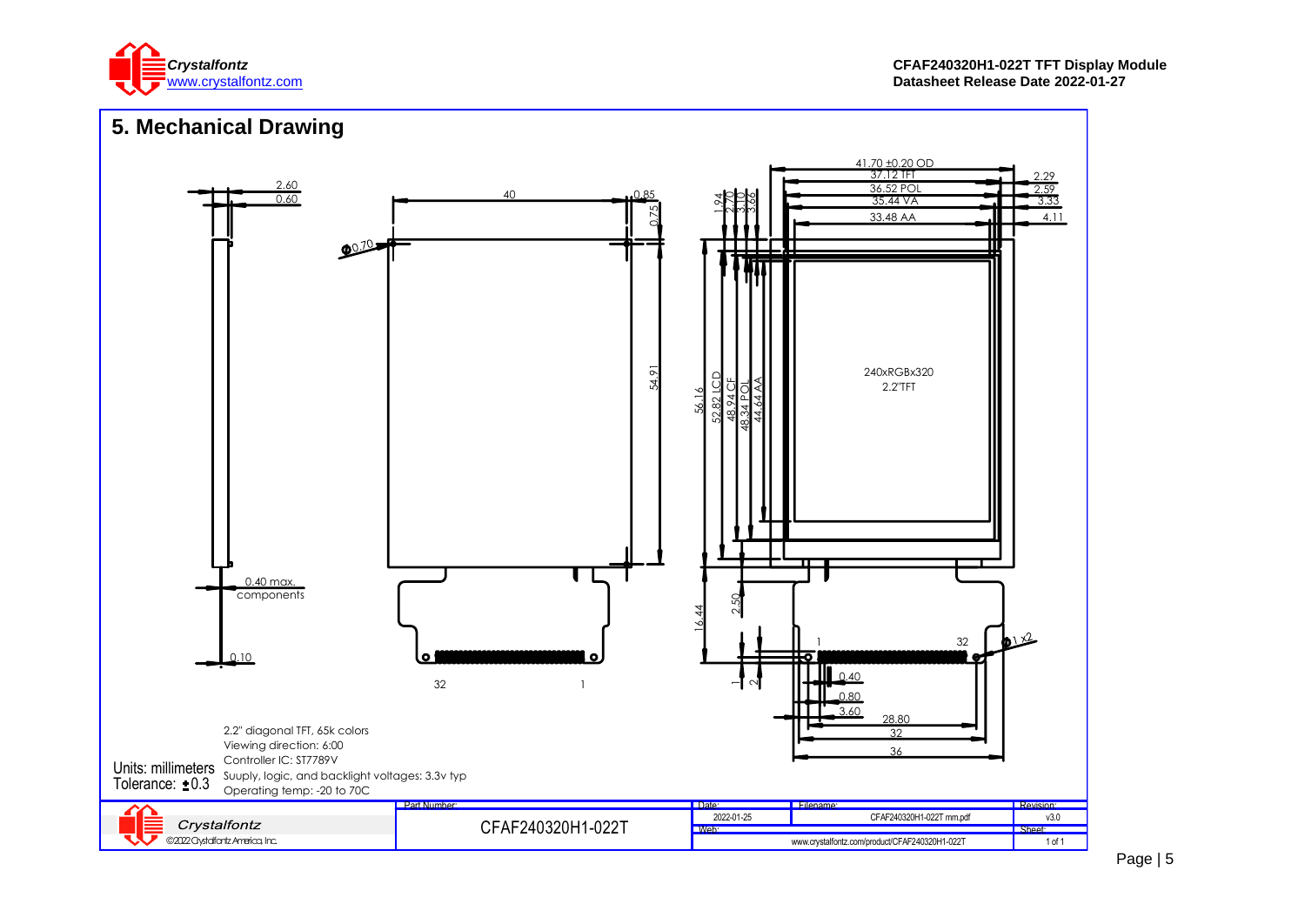

# <span id="page-5-0"></span>**6. Interface Pin Function**

<span id="page-5-1"></span>

| Pin            | <b>Symbol</b>     | <b>Function</b>                                                                                     |
|----------------|-------------------|-----------------------------------------------------------------------------------------------------|
| 1              | NC                | No Connection                                                                                       |
| $\overline{2}$ | <b>GND</b>        | Ground                                                                                              |
| 3              | V <sub>DDIO</sub> | Digital Interface Supply Voltage                                                                    |
| $\overline{4}$ | <b>CS</b>         | Chip Select Input Pin ("Low" enable).                                                               |
| 5              | <b>RS</b>         | Register Select: Display Data/Command Selection Pin<br>Data when high, command when low.            |
| 6              | <b>WR</b>         | Write enable in parallel.                                                                           |
| $\overline{7}$ | <b>RD</b>         | Read enable in 8080 MCU Parallel Interface.<br>When not in use, connect to IOVCC.                   |
| 8              | <b>NC</b>         | No Connection                                                                                       |
| 9              | <b>NC</b>         | No Connection                                                                                       |
| 10             | <b>NC</b>         | No Connection                                                                                       |
| 11             | <b>NC</b>         | No Connection                                                                                       |
| 12             | <b>NC</b>         | No Connection                                                                                       |
| 13             | LEDA1             | Anode Pin of Backlight                                                                              |
| 14             | LEDA <sub>2</sub> | Anode Pin of Backlight                                                                              |
| 15             | LEDA3             | Anode Pin of Backlight                                                                              |
| 16             | <b>LEDK</b>       | Cathode Pin of Backlight                                                                            |
| 17             | <b>NC</b>         | No Connection                                                                                       |
| 18             | N <sub>C</sub>    | No Connection                                                                                       |
| 19             | <b>NC</b>         | No Connection                                                                                       |
| $20 - 27$      | DB0-DB7           | 8-Bit Parallel Bi-Directional Data Bus for MCU Interface Mode.<br>Fix to GND level when not in use. |
| 28             | <b>RESET</b>      | Reset Pin. Setting pin to "Low" initializes the LSI. Must be reset after<br>power is applied.       |
| 29             | V <sub>DD</sub>   | Digital Supply Voltage (3.3V)                                                                       |
| 30             | V <sub>DD</sub>   | Digital Supply Voltage (3.3V)                                                                       |
| 31             | <b>GND</b>        | Ground                                                                                              |
| 32             | <b>NC</b>         | No Connection                                                                                       |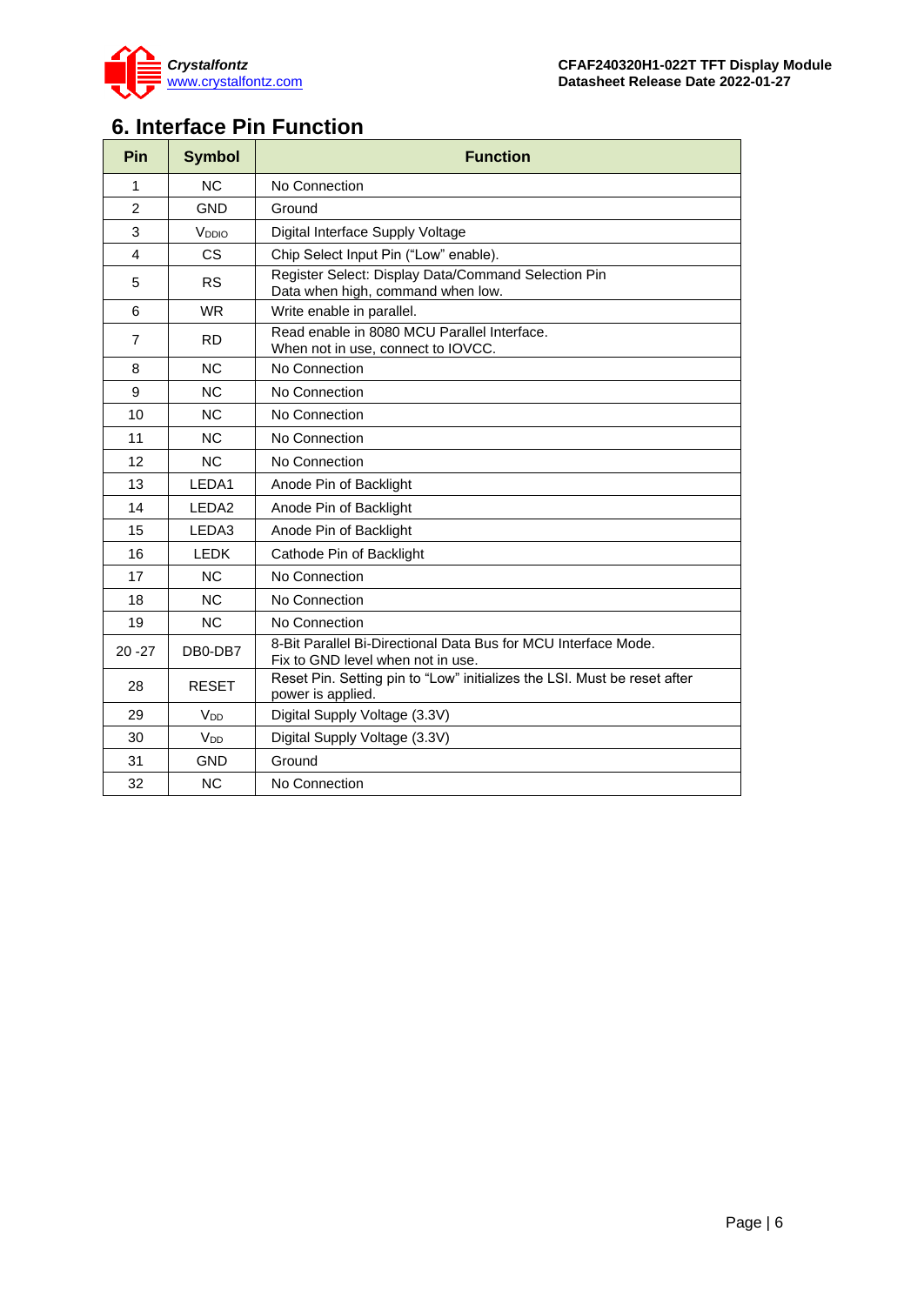

# **7. System Block Diagrams**





NOTE: 1. Interface: 8BIT MCU<br>2. VDD=3.3V. VDDIO=3.3V<br>3. Vled=3.2VV lled=60mA

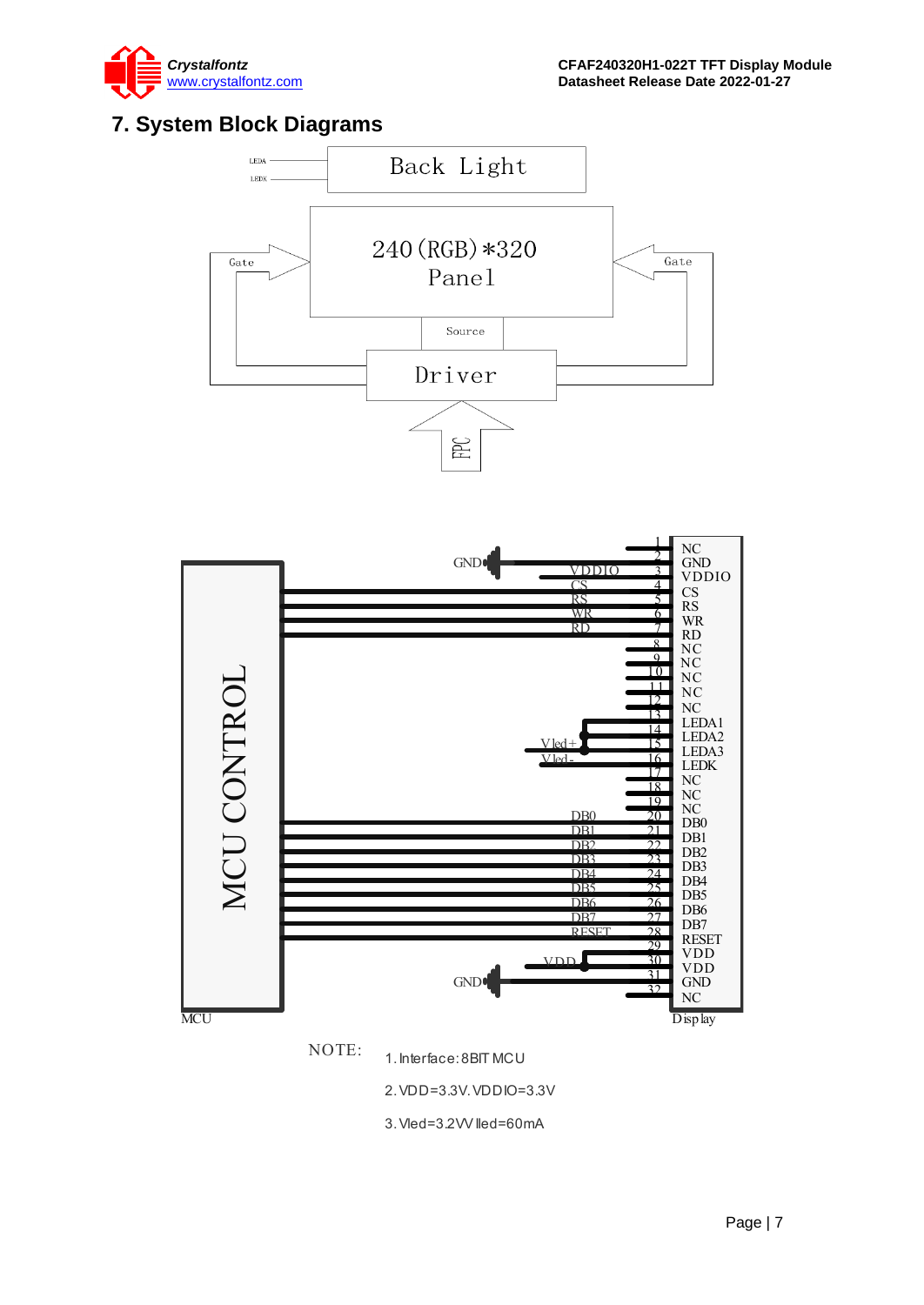

# <span id="page-7-0"></span>**8. Absolute Maximum Ratings**

| <b>Parameter</b>                 | <b>Symbol</b>              | Min    | Max   | Unit |
|----------------------------------|----------------------------|--------|-------|------|
| Digital Supply Voltage           | Vdd                        | $-0.3$ | 4.6   |      |
| Digital Interface Supply Voltage | V <sub>DDIO</sub>          | $-0.3$ | 4.6   |      |
| <b>Operating Temperature</b>     | $\mathsf{T}_{\mathsf{OP}}$ | -20    | $+70$ | °C   |
| Storage Temperature              | Тsт                        | -30    | $+80$ | °C   |

*Note: These are stress ratings only. Extended exposure to the absolute maximum ratings may affect device reliability or cause permanent damage. Functional operation should be restricted to the limits in the Electrical Characteristics table below.*

# <span id="page-7-1"></span>**9. Electrical Characteristics**

| <b>Item</b>                      | <b>Symbol</b>     | Min                      | <b>Typ</b> | <b>Max</b>           | Unit |
|----------------------------------|-------------------|--------------------------|------------|----------------------|------|
| Digital Supply Voltage           | V <sub>DD</sub>   | 2.4                      | 3.3        | 3.6                  |      |
| Digital Interface Supply Voltage | V <sub>DDIO</sub> | 1.8                      | 3.3        | 3.3                  |      |
| Normal Mode Current Consumption  | <b>I</b> DD       | $\overline{\phantom{a}}$ | 5          | ٠                    | mA   |
|                                  | Vıн               | 0.7V <sub>DDIO</sub>     |            | V <sub>DDIO</sub>    |      |
| Level Input Voltage              | VIL               | <b>GND</b>               |            | 0.3V <sub>DDO</sub>  |      |
|                                  | V <sub>OH</sub>   | 0.8V <sub>DDO</sub>      |            | V <sub>DDIO</sub>    |      |
| Level Output Voltage             | Vol               | <b>GND</b>               |            | 0.2V <sub>DDIO</sub> |      |

# <span id="page-7-2"></span>**10. Backlight Characteristics**

| <b>Item</b>                          | <b>Symbol</b>         | <b>Min</b> | <b>Typ</b>               | <b>Max</b>               | <b>Unit</b>       | <b>Notes</b>             |
|--------------------------------------|-----------------------|------------|--------------------------|--------------------------|-------------------|--------------------------|
| <b>Forward Current</b>               | IF                    | 45         | 60                       | $\overline{\phantom{a}}$ | mA                | (1)                      |
| Forward Voltage                      | $V_F(V_{\text{led}})$ | 2.8        | 3.2                      | 3.4                      | $\vee$            | $\overline{\phantom{a}}$ |
| <b>LCM Luminance</b><br>$(I_F=60mA)$ | $L_V$                 | 230        | 280                      | $\overline{\phantom{a}}$ | cd/m <sup>2</sup> | ٠                        |
| Uniformity                           | Avg                   | 80         | ٠                        | $\overline{\phantom{a}}$ | %                 | ٠                        |
| <b>LED Lifetime</b>                  | Hr.                   | 50K        | $\overline{\phantom{a}}$ | $\overline{\phantom{a}}$ | Hr.               | (2)                      |
| Color                                | White                 |            |                          |                          |                   |                          |

*Notes:*

*(1) Forward current minimum value is only for reference since the LED brightness efficiency keeps enhancing. Current consumption decreases to achieve the same luminance.* 

*(2) Lifetime is defined as the amount of time until the luminance has decayed to <50% of the initial value (50K hours is an estimate for reference only).*

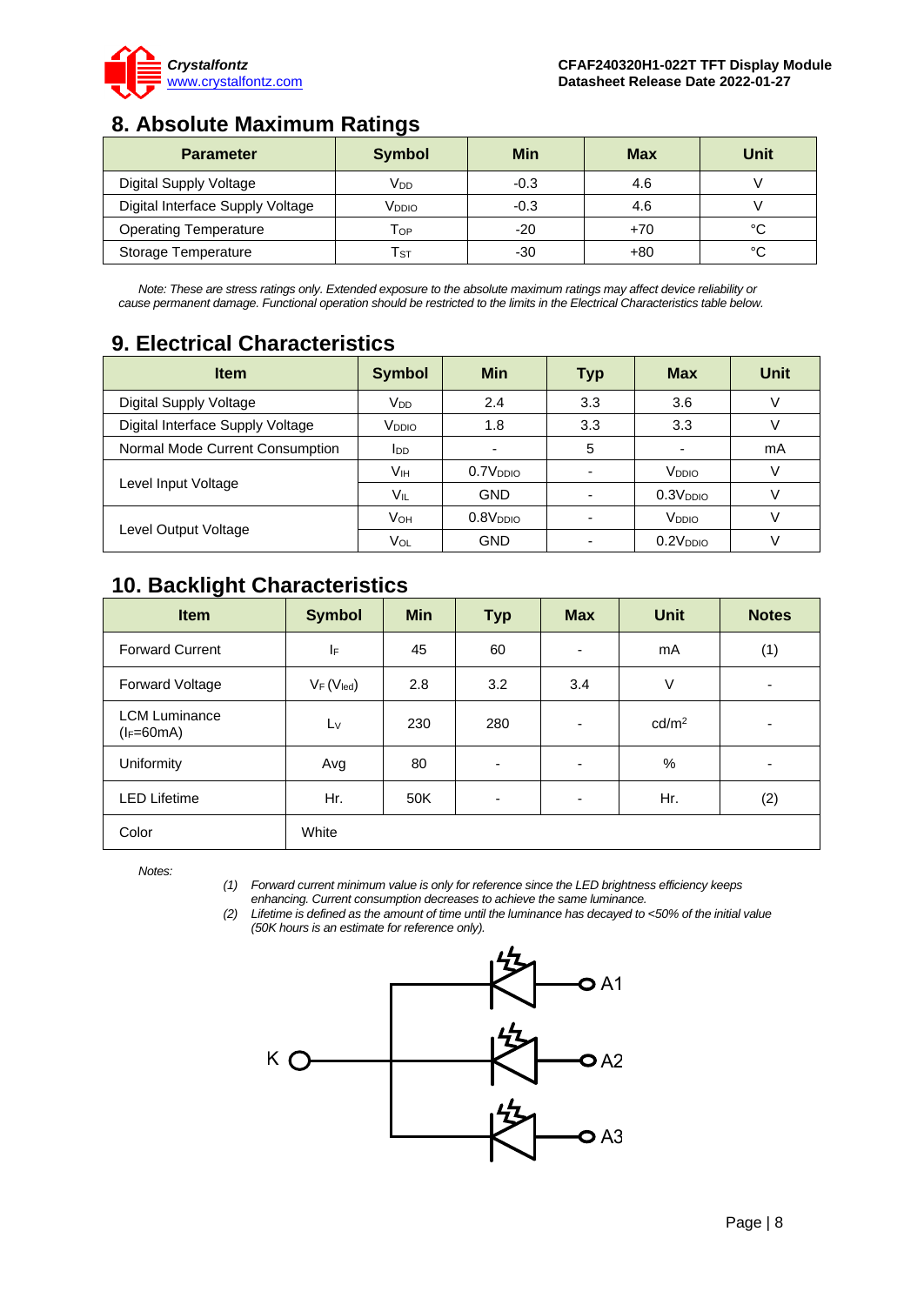# <span id="page-8-1"></span><span id="page-8-0"></span>**11. AC Characteristics**





| <b>Signal</b>          | <b>Symbol</b>             | <b>Parameter</b>                   | <b>Min</b> | <b>Max</b>               | Unit | <b>Description</b>   |  |
|------------------------|---------------------------|------------------------------------|------------|--------------------------|------|----------------------|--|
| D/CX                   | $T_{\rm AST}$             | <b>Address Setup Time</b>          | $\Omega$   |                          | ns   |                      |  |
|                        | T <sub>AHT</sub>          | Address Hold Time (Write/Read)     | 10         |                          | ns   |                      |  |
|                        | <b>T</b> <sub>CHW</sub>   | Chip Select "H" Pulse Width        | $\Omega$   | $\overline{\phantom{0}}$ | ns   |                      |  |
|                        | T <sub>cs</sub>           | Chip Select Setup Time (Write)     | 15         | ٠                        | ns   |                      |  |
| <b>CSX</b>             | <b>TRCS</b>               | Chip Select Setup Time (Read ID)   | 45         | -                        | ns   |                      |  |
|                        | <b>TRCSFM</b>             | Chip Select Setup Time (Read FM)   | 355        | -                        | ns   |                      |  |
|                        | $T_{\mathsf{CSF}}$        | Chip Select Wait Time (Write/Read) | 10         | $\overline{\phantom{0}}$ | ns   |                      |  |
|                        | Twc                       | <b>Write Cycle</b>                 | 66         |                          | ns   |                      |  |
| <b>WRX</b>             | $T_{\scriptstyle\rm WRH}$ | Control Pulse "H" Duration         | 15         |                          | ns   |                      |  |
|                        | TWRL                      | Control Pulse "L" Duration         | 15         |                          | ns   |                      |  |
| <b>T</b> <sub>RC</sub> |                           | Read Cycle (ID)                    | 160        |                          | ns   |                      |  |
| <b>RDX</b><br>(ID)     | <b>T</b> <sub>RDH</sub>   | Control Pulse "H" Duration (ID)    | 90         |                          | ns   | When Read<br>ID Data |  |
|                        | T <sub>RDL</sub>          | Control Pulse "L" Duration (ID)    | 45         |                          | ns   |                      |  |
|                        | <b>TRCFM</b>              | Read Cycle (FM)                    | 450        | -                        | ns   | When Read            |  |
| <b>RDX</b><br>(FM)     | <b>TRDHFM</b>             | Control Pulse "H" Duration (FM)    | 90         | -                        | ns   | from Frame<br>Memory |  |
|                        | <b>TRDLFM</b>             | Control Pulse "L" Duration (FM)    | 355        |                          | ns   |                      |  |
| D[17:0]                | $T_{\text{DST}}$          | Data Setup Time                    | 10         |                          | ns   | For CL=30pF          |  |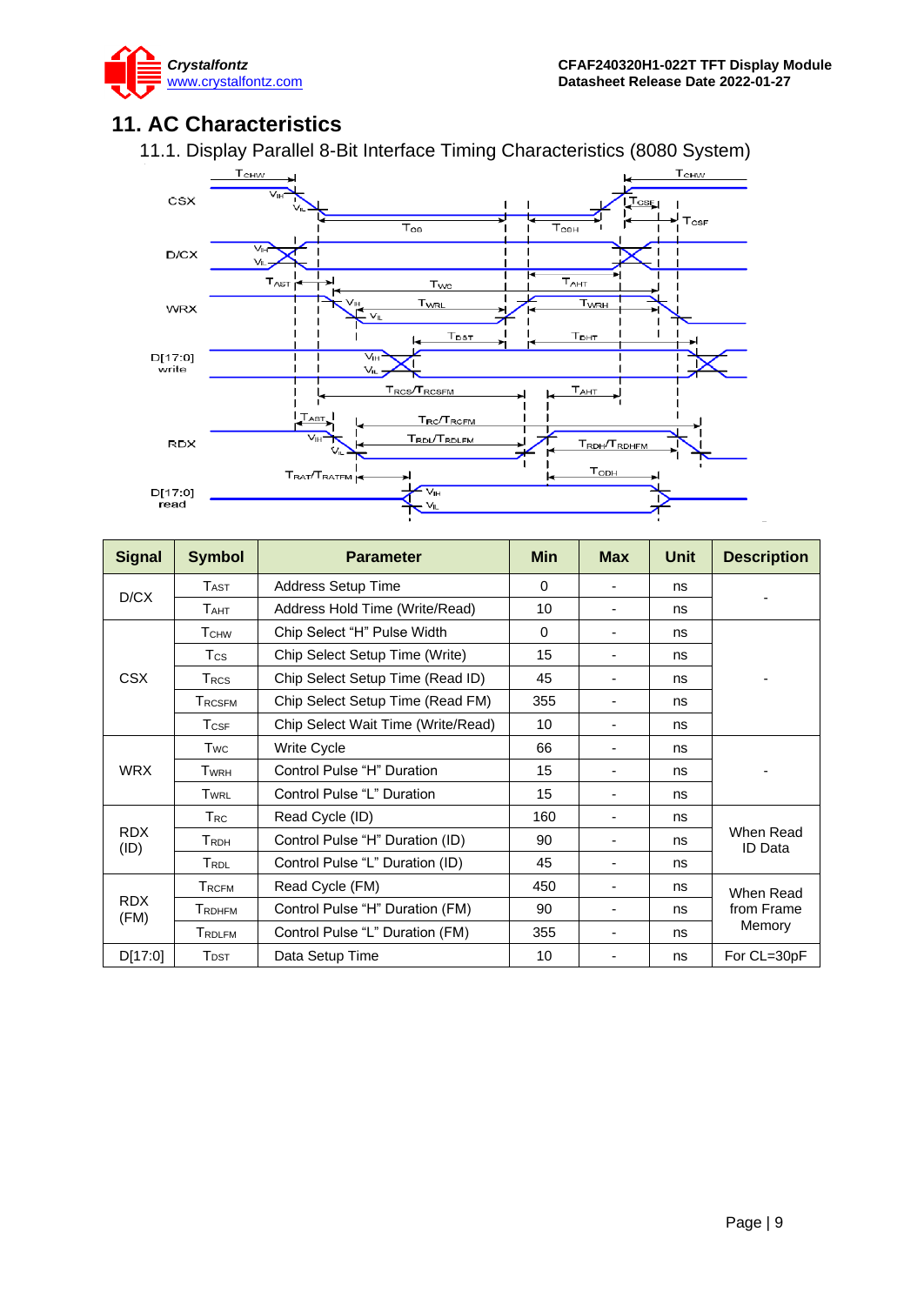

### 11.2. Reset Timing Characteristics

<span id="page-9-0"></span>

| <b>Signal</b> | <b>Symbol</b>              | <b>Parameter</b>            | Min                      | <b>Max</b>               | Unit | <b>Notes</b>             |
|---------------|----------------------------|-----------------------------|--------------------------|--------------------------|------|--------------------------|
| <b>RESX</b>   | <b>T</b> <sub>RW</sub>     | <b>Reset Pulse Duration</b> | 10                       | $\overline{\phantom{0}}$ | us   | $\overline{\phantom{a}}$ |
|               |                            | <b>Reset Cancel</b>         |                          |                          | ms   | (1)(5)                   |
|               | $\mathsf{T}_{\mathsf{RT}}$ |                             | $\overline{\phantom{0}}$ | 120                      | ms   | (1)(6)(7)                |

#### *Notes:*

*(1) The reset cancel includes also required time for loading ID bytes, VCOM setting and other settings from NVM (or similar device) to registers. This loading is done every time when there is HW reset cancel time (TRT) within 5 ms after a rising edge of RESX.*

*(2) Spike due to an electrostatic discharge on RESX line does not cause irregular system reset according to the table below:*

| <b>RESX</b>         | <b>Action</b>         |
|---------------------|-----------------------|
| Shorter than 5us    | <b>Reset Rejected</b> |
| Longer than 9us     | Reset                 |
| Between 5us and 9us | <b>Reset Starts</b>   |

*(3) During the Resetting period, the display will be blanked (The display is entering blanking sequence, which maximum time is 120 ms, when Reset Starts in Sleep Out –mode. The display remains the blank state in Sleep In –mode.) and then return to Default condition for Hardware Reset.*

*(4) Spike Rejection also applies during a valid reset pulse as shown below:*



*(5) When Reset applied during Sleep In Mode.*

*(6) When Reset applied during Sleep Out Mode. (7) It is necessary to wait 5msec after releasing RESX before sending commands. Also, Sleep Out command cannot be sent for 120msec.*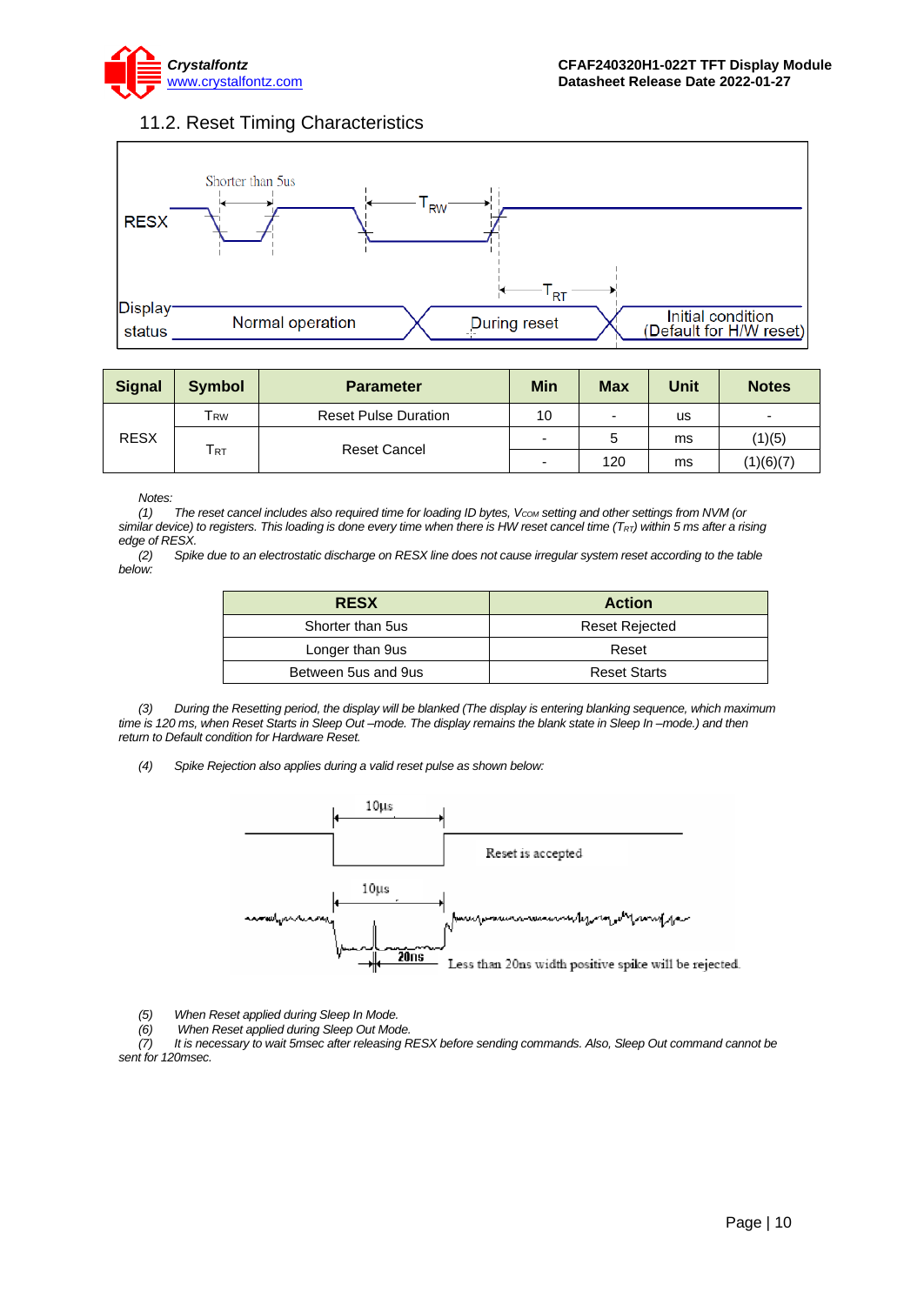

# <span id="page-10-0"></span>**12. Optical Characteristics**

| <b>Item</b>                       |             | <b>Symbol</b> | <b>Condition</b>         | <b>Min</b>               | <b>Typ</b>       | <b>Max</b>               | <b>Unit</b> |
|-----------------------------------|-------------|---------------|--------------------------|--------------------------|------------------|--------------------------|-------------|
| Transmittance<br>(with Polarizer) |             | $T(\%)$       | $\overline{\phantom{a}}$ | 5.5                      | 6.0              |                          | $\%$        |
| <b>Contrast Ratio</b>             |             | CR            | $\theta = 0$             | 400                      | 500              | ٠                        | $\%$        |
| Response Time                     |             | $T_R + T_F$   | $25^{\circ}$ C           | $\overline{\phantom{a}}$ | 8                | 16                       | ms          |
| <b>NTSC</b>                       |             | $S(\%)$       |                          | 49                       | 54               |                          | $\%$        |
|                                   | White       | Wx<br>Wy      |                          |                          | 0.2698<br>0.2943 |                          |             |
| <b>Color Filter</b>               | Red         | Rx<br>Ry      | C-light                  |                          | 0.5882<br>0.3592 |                          |             |
| Chromaticity                      | Green       | Gx<br>Gy      |                          |                          | 0.2969<br>0.5648 |                          |             |
|                                   | <b>Blue</b> | Bx<br>By      |                          |                          | 0.1509<br>0.0802 |                          |             |
|                                   |             | θL            |                          | 60                       | 70               | $\blacksquare$           |             |
| View Angle                        | Hor.        | $\theta R$    | CR > 10                  | 60                       | 70               |                          | Degree      |
|                                   | Ver.        | $\theta T$    |                          | 60                       | 70               |                          |             |
|                                   |             | θΒ            |                          | 45                       | 55               | $\overline{\phantom{a}}$ |             |
| Viewing Direction                 |             | 6 o'clock     |                          |                          |                  |                          |             |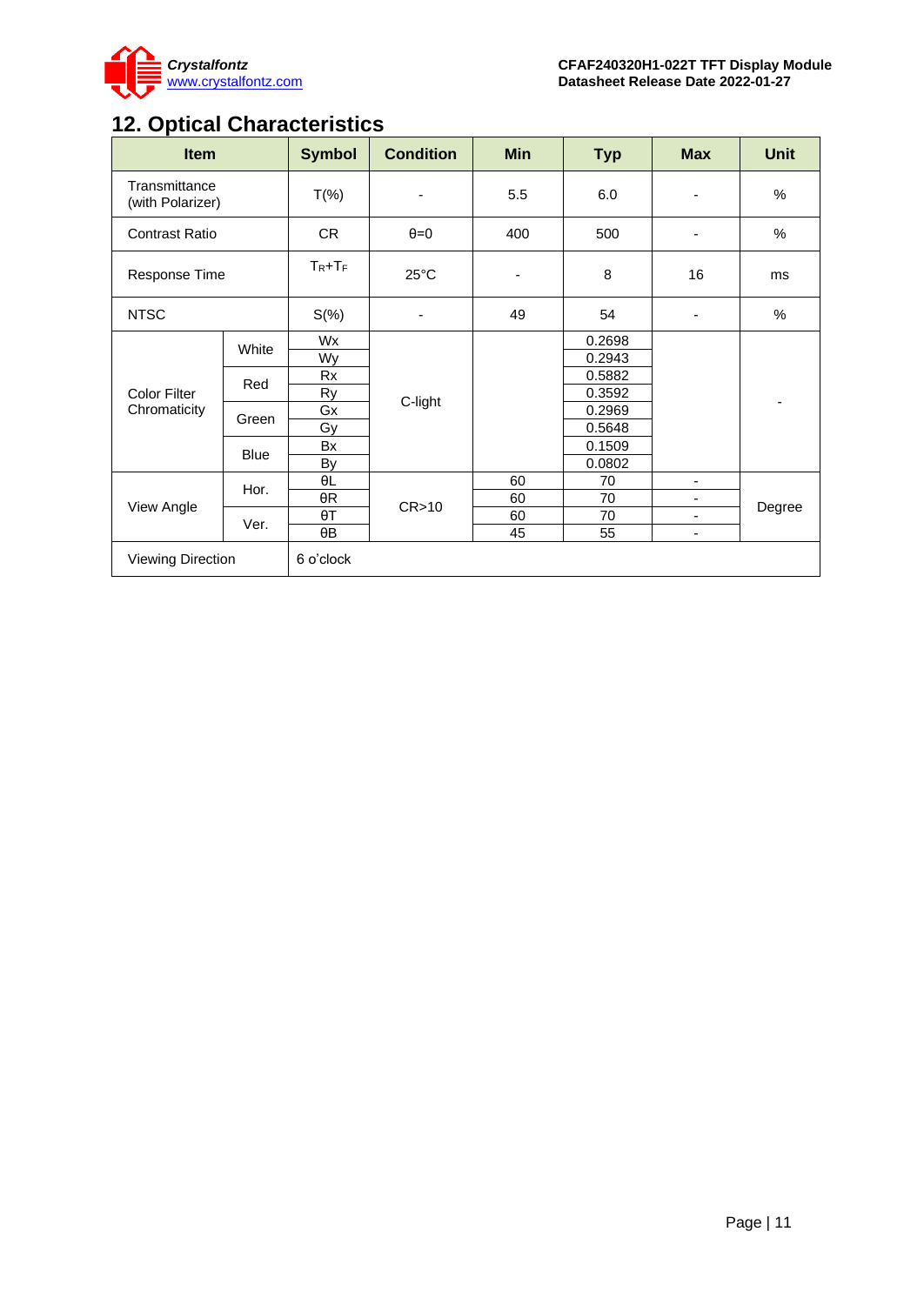

# <span id="page-11-0"></span>**13. LCD Module Precautions**

The precautions below should be followed when using LCD modules to help ensure personal safety, module performance, and compliance of environmental regulations.

### <span id="page-11-1"></span>13.1. Modules

- Avoid applying excessive shocks to module or making any alterations or modifications to it.
- Do not make extra holes on the printed circuit board, modify its shape or change the components of LCD display module.
- Do not disassemble the LCD display module.
- Do not operate the LCD display module above the absolute maximum rating.
- Do not drop, bend or twist the LCD display module.
- Soldering: only to the I/O terminals.
- Store in an anti-static electricity container and clean environment.
- It is common to use the "screen saver" to extend the lifetime of the LCD display module.
	- $\circ$  Do not use the fixed information for long periods of time in real application.
	- o Do not use fixed information in LCD panel for long periods of time to extend "screen burn" effect time.
- Crystalfontz has the right to change the passive components. (Resistors, capacitors and other passive components will have different appearance and color caused by the different supplier.)
- Crystalfontz has the right to change the PCB Rev. (In order to satisfy the supplying stability, management optimization and the best product performance, etc., under the premise of not affecting the electrical characteristics and external dimensions, Crystalfontz has the right to modify the version.).

### <span id="page-11-2"></span>13.2. Handling Precautions

- Since the display panel is made of glass, do not apply mechanical impacts such as dropping from a high position.
- If the display panel is accidently broken, and the internal organic substance leaks out, be careful not to inhale or touch the organic substance.
- If pressure is applied to the display surface or its neighborhood of the LCD display module, the cell structure may be damaged, so be careful not to apply pressure to these sections.
- The polarizer covering the surface of the LCD display module is soft and can be easily scratched. Please be careful when handling the LCD display module.
- Clean the surface of the polarizer covering the LCD display module if it becomes soiled using following adhesion tape.
	- o Scotch Mending Tape No. 810 or an equivalent
	- $\circ$  Never breathe the soiled surface or wipe the surface using a cloth containing solvent such as ethyl alcohol, since the surface of the polarizer will become cloudy.
	- o The following liquids/solvents may spoil the polarizer:
		- **Water**
		- **Ketone**
		- Aromatic Solvents
- Hold the LCD display module very carefully when placing the LCD display module into the system housing.
- Do not apply excessive stress or pressure to the LCD display module. And, do not over bend the film with electrode pattern layouts. These stresses will influence the display performance. Also, be sure to secure the sufficient rigidity for the outer cases.

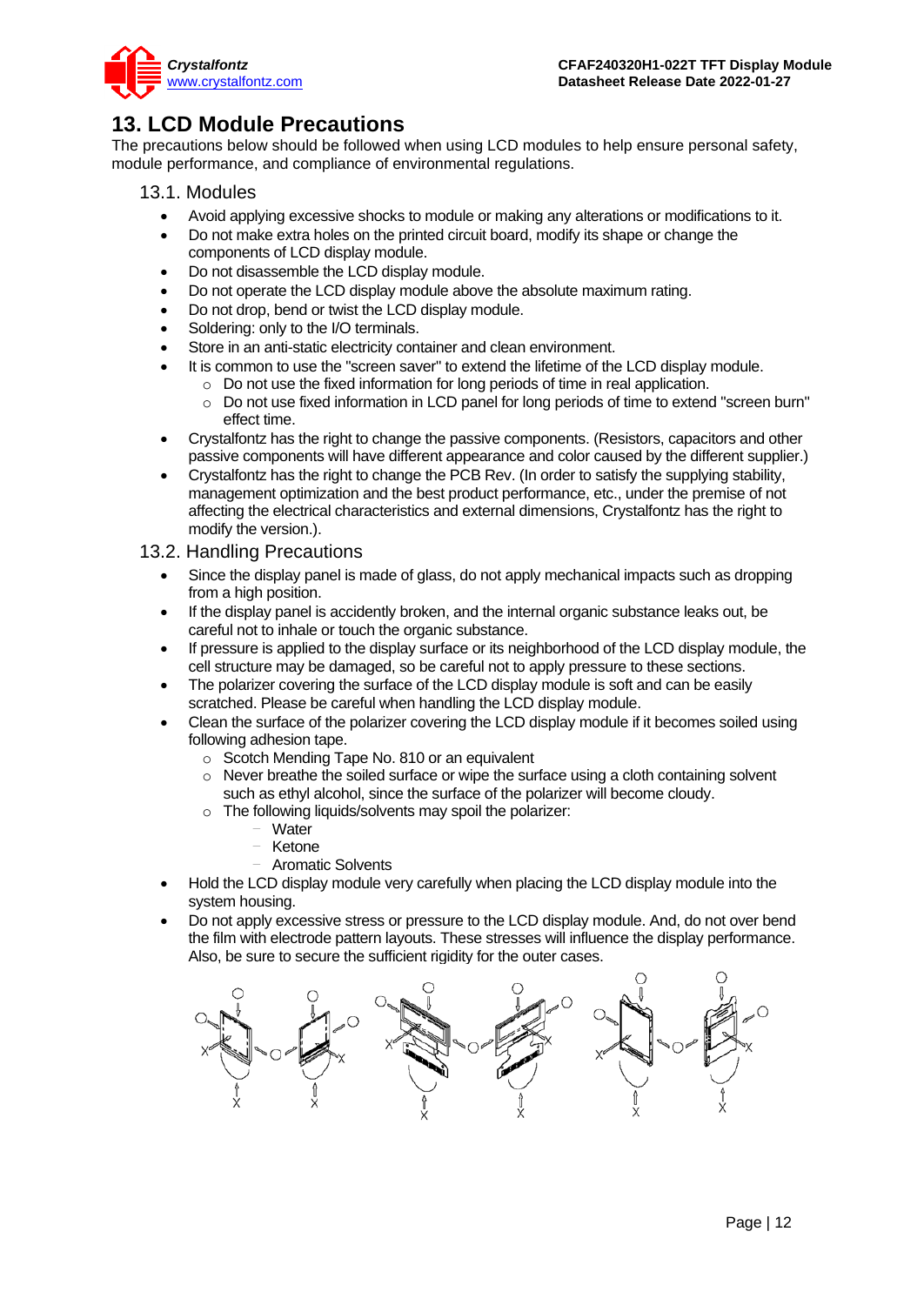

- Do not apply stress to the LSI chips and the surrounding molded sections.
- Do not disassemble or modify the LCD display module.
- Do not apply input signals while the logic power is off.
- Pay sufficient attention to the working environments when handing the LCD display module to prevent occurrence of element breakage accidents by static electricity.
	- $\circ$  Be sure to make human body grounding when handling LCD display modules.
	- o Be sure to ground tools to use for assembly such as soldering irons.
	- $\circ$  To suppress generation of static electricity, avoid carrying out assembly work under dry environments.
	- $\circ$  Protective film is being applied to the surface of the display panel of the LCD display module. Be careful since static electricity may be generated when exfoliating the protective film.
- Protection film is being applied to the surface of the display panel and removes the protection film before assembling it. At this time, if the LCD display module has been stored for a long period of time, residue adhesive material of the protection film may remain on the surface of the display panel after the film has been removed. In such a case, remove the residue material by the method discussed above.
- If electric current is applied when the LCD display module is being dewed or when it is placed under high humidity environments, the electrodes may become corroded. If this happens proceed with caution when handling the LCD display module.

#### <span id="page-12-0"></span>13.3. Storage Precautions

- When storing the LCD display modules put them in static electricity preventive bags to avoid exposure to direct sunlight and fluorescent lamps. Also avoid high temperature and high humidity environments and low temperatures (less than 0°C) environments. (We recommend you store these modules in the packaged state when they were shipped from Crystalfontz). Be careful not to let water drops adhere to the packages or bags, and do not let dew gather on them.
- If electric current is applied when water drops are adhering to the surface of the LCD display module the LCD display module may have become dewed. If a dewed LCD display module is placed under high humidity environments it may cause the electrodes to become corroded. If this happens proceed with caution when handling the LCD display module.

#### <span id="page-12-1"></span>13.4. Designing Precautions

- The absolute maximum ratings are the ratings that cannot be exceeded for LCD display module. If these values are exceeded, panel damage may happen.
- To prevent occurrence of malfunctioning by noise pay attention to satisfy the V<sub>IL</sub> and V<sub>IH</sub> specifications and, at the same time, to make the signal line cable as short as possible.
- We recommend that you install excess current preventive unit (fuses, etc.) to the power circuit  $(V<sub>DD</sub>)$ . (Recommend value: 0.5A)
- Pay sufficient attention to avoid occurrence of mutual noise interference with the neighboring devices.
- As for EMI, take necessary measures on the equipment side.
- When fastening the LCD display module, fasten the external plastic housing section.
- If the power supply to the LCD display module is forcibly shut down, by such errors as taking out the main battery while the LCD display panel is in operation, we cannot guarantee the quality of this LCD display module.
	- $\circ$  Connection (contact) to any other potential than the above may lead to rupture of the IC.

#### <span id="page-12-2"></span>13.5. Disposing Precautions

• Request the qualified companies to handle the industrial wastes when disposing of the LCD display modules. Or, when burning them, be sure to observe the environmental and hygienic laws and regulations.

#### <span id="page-12-3"></span>13.6. Other Precautions

- When an LCD display module is operated for a long period of time with a fixed pattern, the fixed pattern may remain as an after image or a slight contrast deviation may occur.
	- $\circ$  If the operation is interrupted and left unused for a while, normal state can be restored.